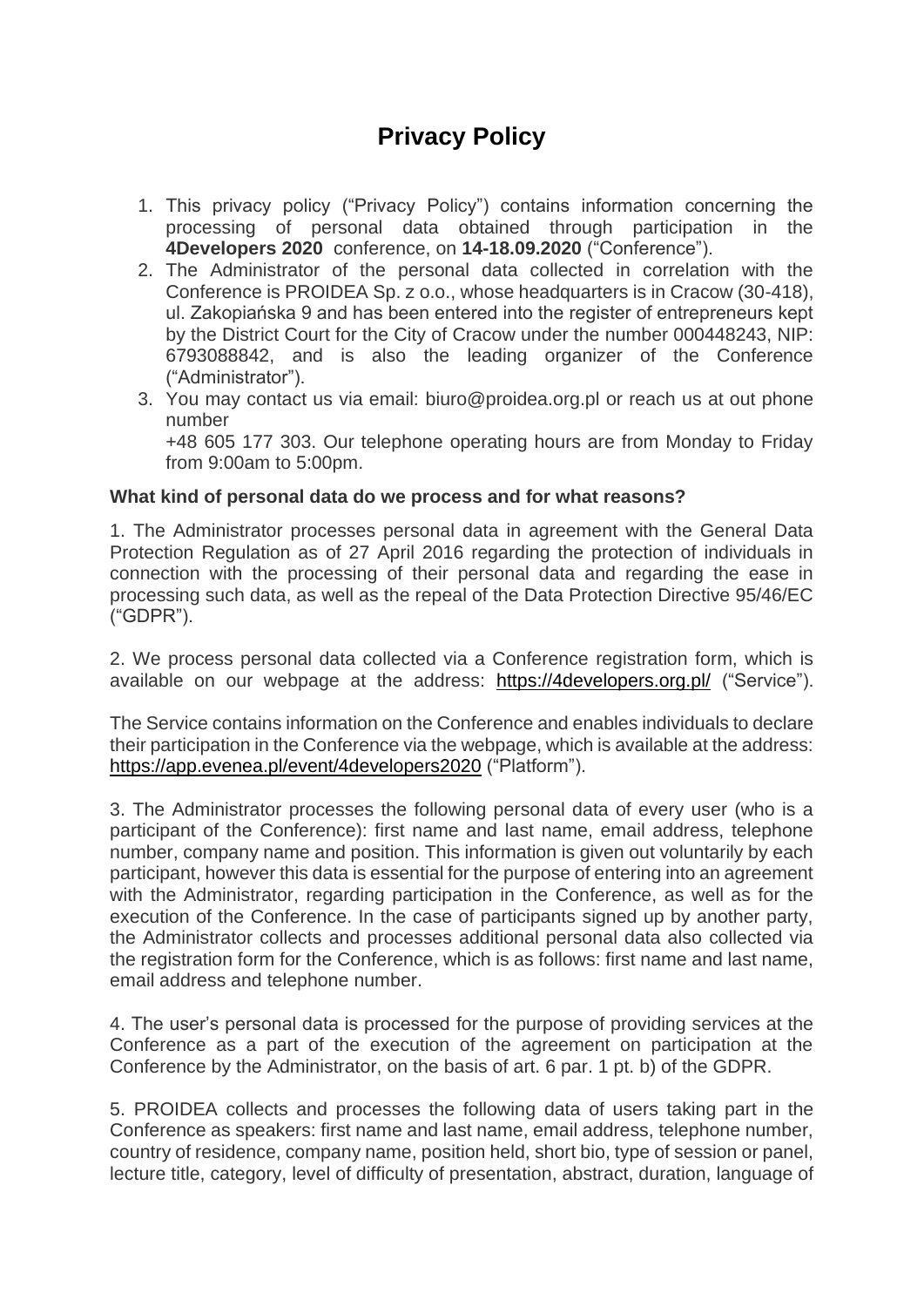presentation, photograph. PROIDEA processes the personal data of users who have expressed an interest in taking part in the conference as speakers, for the purpose of assessing applications and choosing speakers, as well as for the purpose of the possibility for speakers to participate in the Conference. Accepting the terms and regulations occurs through the selection of the corresponding box found in the presenter's form and is completely voluntary, however it must be stated that choosing the proper box is a condition of attending the Conference as a speaker (the basis of processing personal data is the agreement of the person in question - art. 6 par. 1 pt. a) of the GDPR). The data is processed for the purpose of assessing the lecture by the Board of the 4Developers 2020 Program.

6. During the conference, photographs and videos may be taken, and in connection with this fact, the Administrator will process your image on the basis of the agreement presented in art. 6 par. 1 pt. a) of the GDPR.

7. By giving such data as a user name on Twitter, information regarding how you found out about the Conference, information regarding what it was that made you want to attend the Conference, as well as other questions are voluntary and optional.

8. Providing information for the VAT invoice: company name, address, postal code, city, NIP (optional) is necessary to be provided with an invoice. This type of personal data can be processed for the purpose of issuing an invoice on the basis of art. 6 par. 1 pt. f) of the GDPR.

9. If you agree to the terms, your personal data including: first name and last name, email address, telephone number, country of residence, company name, position, may be processed for marketing and promotional purposes, which are related to offers from the Conference Partners on the basis of art. 6 par. 1 pt. a) of the GDPR. Agreeing to such terms is done on a voluntary basis and does not make up a condition for participating in the conference. However, the Administrator may process this data for marketing purposes on the basis of art. 6 par. 1 pt. f) of the GDPR.

10. After carrying out the agreement for participation in the conference, the basis on which data will be processed, within the limitations of the point outlined below, is justified on a legal basis (art. 6 par. 1 pt. f) of the GDPR), and is displayed in order to ensure the legal safety of the administrator.

11. Your personal data may be subject to profiling in order to reach the targets that they were chosen for. This data will not, however, be used by the administrator for the purpose of making automatic decisions.

## **How long do we keep your personal data?**

1. Your personal data will be processed until the claims related to the agreement with the Administrator regarding participation at the conference have expired.

2. In the case that you agreed to the processing of your data for marketing purposes, your information will be processed until you withdraw your consent to such processing.

3. In the case that the Administrator received your consent to process your personal data for the Conference Partners (on the basis of art. 6 par. 1 pt. a) of the GDPR), your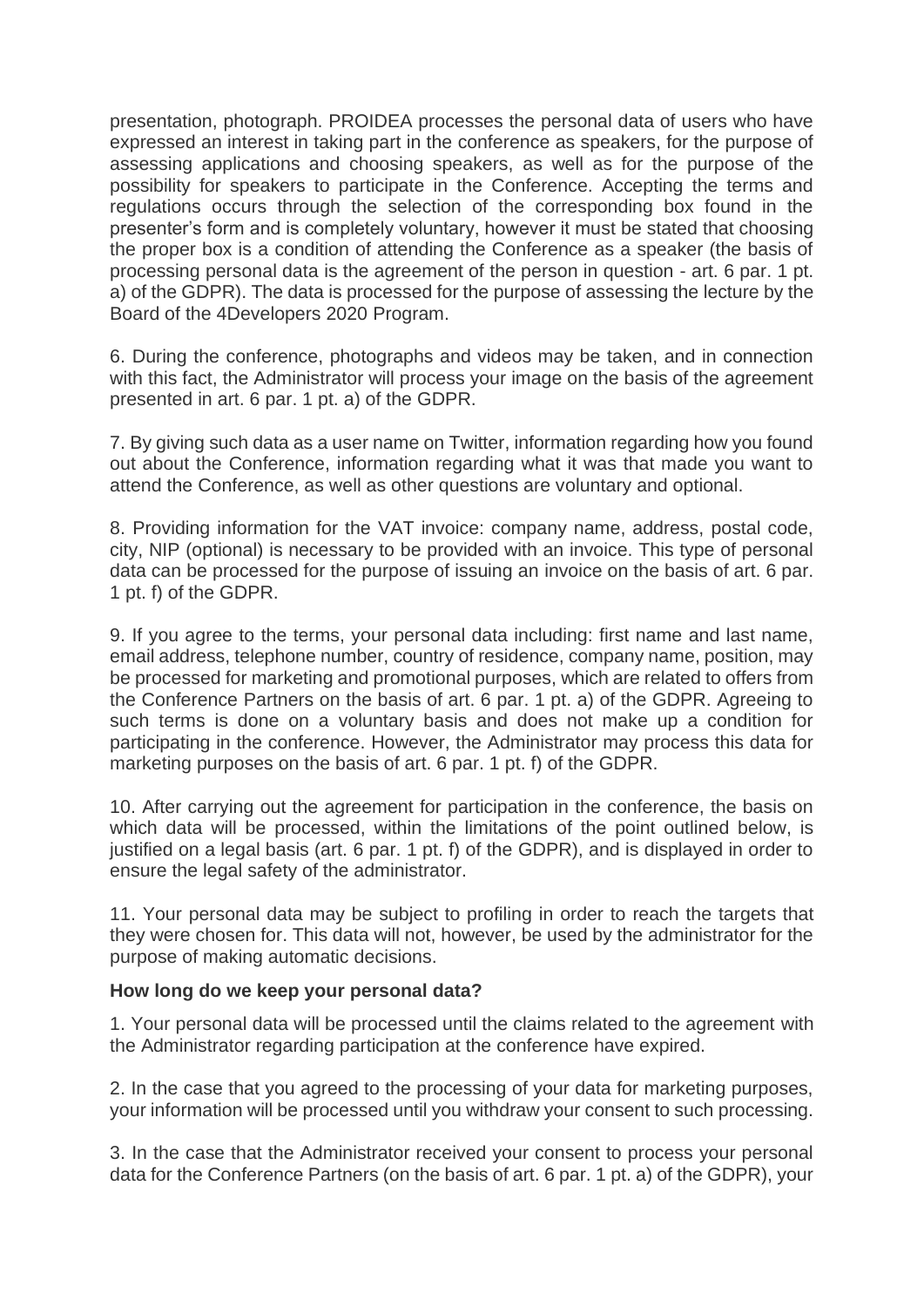data will be processed by the Administrator until they have been sent to the Conference Partners. The Administrator has the right to use the materials made available by the Presenters after the conference, for the purpose of recruiting other speakers for the following editions of the Conference.

# **Who do we give your personal data to?**

1. The recipients of your personal data are the Administrator's employees, as well as those cooperating with the Administrator. The recipients of your data may also be entities which provide services to the Administrator with regards to organizing the Conference or helping the Administrator reach marketing goals. Among those who have access to the personal data gathered by the Administrator are those entities servicing the Platform, which aid in registering for the Conference (the Platform is available through the web service Evenea, which is run by Event Labs sp. z o.o. in Warsaw). Additionally, is you are using the online payment system, the Administrator has the right to make your data available in order to carry out the payment process.

2. If you agree to have your data processed by the Conference Partners, they will also be authorized to process the personal data named above.

3. In certain cases, your personal data may also be shared with public bodies. This will only occur in the case that legal stipulations require us to do so.

4. In very rare cases, your personal data may be shared with the United States of America (see pt. 26), but only to those bodies which guarantee the safety of your personal data abiding by the proper standards for their protection, i.e. with reference to those issued by the European Commission's decision to provide the proper protection of personal data, mentioned in art. 45 of the GDPR, as part of the Privacy Shield, or on the basis of any necessary security, mention in art. 46 of the GDPR, including model contractual clauses.

# **Your rights**

1. Any requests that you may have regarding your rights may be sent to us at our email address: [biuro@proidea.org.pl](mailto:biuro@proidea.org.pl) or mailed to us by post at our address: Proidea Sp. z o.o., ul. Zakopiańska 9,30-418 Cracow Poland.

2. You are entitled to the following rights:

a. The right to request access to your personal data;

b. The right to make changes your personal data: if you believe that the personal data provided is inaccurate or incomplete;

- c. The right to remove your personal data;
- d. The right to limit what personal data is processed;

e. The right to object to the processing of your personal data: you are entitled to object to the processing of your personal data on the basis of a personal situation. You have an absolute right to object to your personal data's being processed for direct marketing purposes, including profiling linked with direct marketing. In connection with the fact that the basis of processing personal data lies within the justifiable interest of the Administrator, i.e. the settlement, investigation or protection of the Administrator's claims, the processing of the personal data of individual participants signed up for the Conference by another party (art 6 par. 1 pt f GDPR) may be objected by the individual.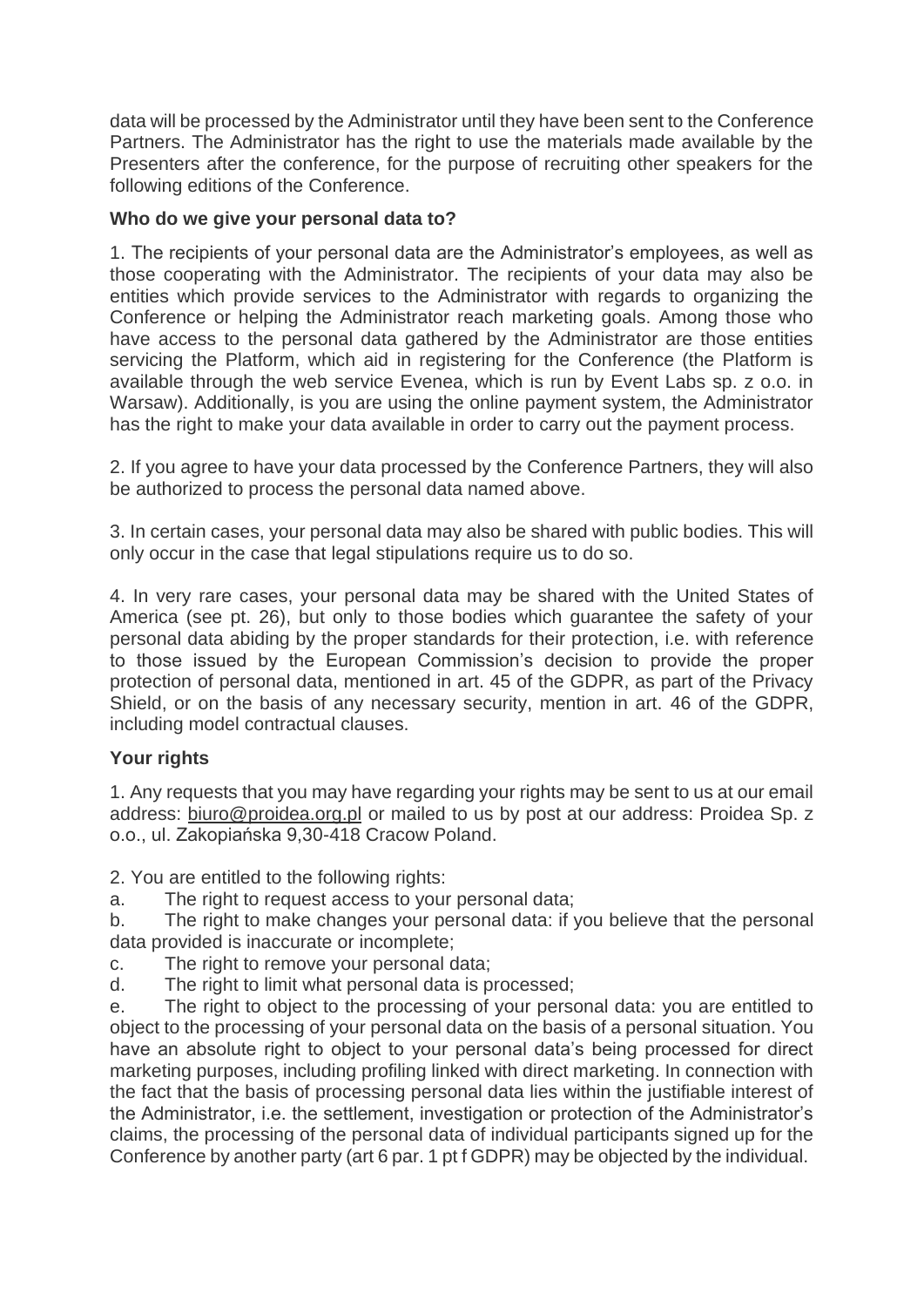f. The right to withdraw consent: if you agreed to the processing of your personal data, you are entitled to withdraw your consent at any time, however this withdrawal does not pertain to the data that was processed before withdrawing consent.

g. The right to transfer your personal data:

3. We will use our best efforts to ensure that your personal data is fully and legally protected. If, despite this fact, you believe that we are processing your data illegally, you are entitled to the right to lodge a complaint with a supervisory authority, which falls to the President of the Personal Data Protection Office in Poland.

# **Cookies**

## **General information about cookies**

1. We use technologies, such as cookie files, to gather and process personal data in order to personalize the content of advertisements visible on other web pages, as well as to conduct analyses of the traffic present in the Service.

Cookies enable us to get to know your interaction with the Service better. They allow us to therefore organize its structure. They also collect information on how it is that you use the Service, on the page through which you were directed to us, as well as the number of times you visited our page and how much time you spent on specific pages. Cookies also allow us to personalize our advertisements, as well as those of our partners.

The Service's cookie files are automatically stored in your devices if your setting so allow. A cookie file usually contains the domain name, its expiration date, as well as an individual random identification number for that file. The information stored within a cookie file may be found with other data that you provided, including your email address. You may switch off the cookies function in your internet browser's settings. If you choose this option, you will be able to navigate the web, however the functions of the sites may be limited.

Using the Service and having cookies switched on in your settings is automatically read as consent for us to use cookies.

2. The Service uses the Administrator's cookies, as well as third party cookies.

# **Google Analytics**

The Service uses the Google Analytics tool, a web analysis service offered by Google Inc. ("Google"). The Google Analytics tool uses cookies stored in your computer, which allow you to use the Service. Information on your use of the Service is sent to the US's Google server and there saved. The Service uses the anonymization of IP addresses. This means that your IP address will, in advance, be shortened by Google in the EU or other countries outside the EU which are also signatories in the Agreement on the European Economic Area. The full IP address, before being shortened, will be sent to the Google server in the US only in special cases. Google uses the data in order to analyze your use of the Service for the Administrator, with the goal of creating reports on activity on the Service, as well as for the purpose of providing other services related to the use of the Service and Internet to the Administrator. The IP address